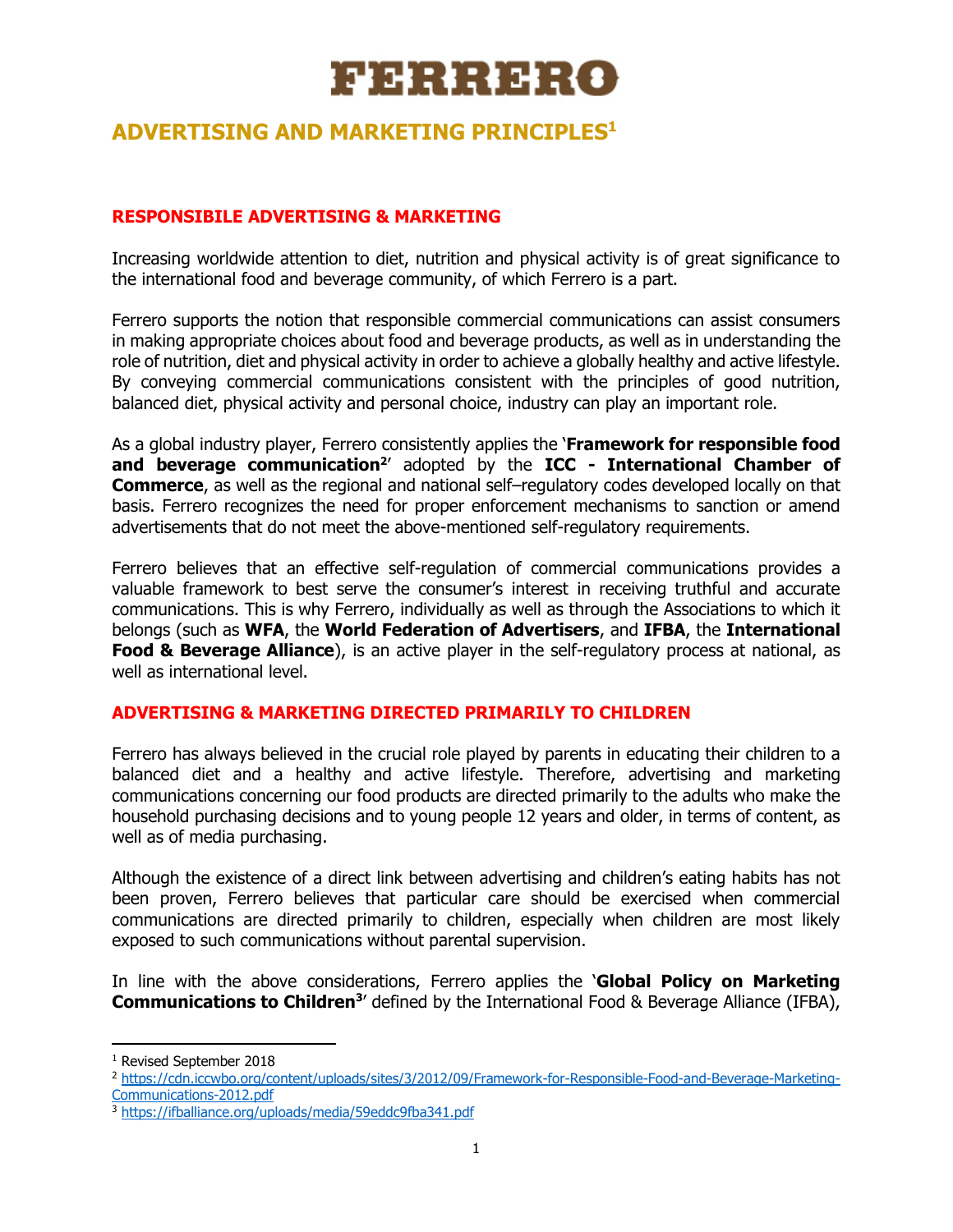# Ferrero

of which we are members. Accordingly, **Ferrero commits worldwide to avoid product marketing communications that are primarily directed to children under 12 years old** in the following covered media: **TV**, **radio**, **print**, **cinema**, **online** (including company-owned websites), **DVD/CD-ROM**, **direct marketing**, **product placement**, **interactive games**, **outdoor marketing**, **mobile** and **SMS marketing**.

Exceptions to such general rule can be made only for products meeting either the common nutrition criteria included in local Pledges signed by Ferrero or, where these do not exist, the common nutrition criteria of one of the following initiatives: the [EU Pledge,](http://www.eu-pledge.eu/content/eu-pledge-nutrition-criteria) the [US Children's Food](https://bbbprograms.org/siteassets/documents/cfbai/cfbai-white-paper-final-pdf.pdf?_sm_au_=iVV0wW0wcVD1N2Tr)  and [Beverage Advertising Initiative \(CFBAI\),](https://bbbprograms.org/siteassets/documents/cfbai/cfbai-white-paper-final-pdf.pdf?_sm_au_=iVV0wW0wcVD1N2Tr) the [Mexican regulatory criteria,](http://dof.gob.mx/nota_detalle.php?codigo=5340694&fecha=15/04/2014) or the [Singaporean](https://asas.org.sg/Portals/0/Images/ASAS/news/Children_Code/Common_Nutrition_Criteria_White_Paper.pdf)  [co-regulatory criteria.](https://asas.org.sg/Portals/0/Images/ASAS/news/Children_Code/Common_Nutrition_Criteria_White_Paper.pdf)

According to this policy, 'primarily directed to children under 12' means advertising in measured media where 35% or more of the audience is under 12 years of age. Where adequate data are unavailable, Ferrero will consider other factors as appropriate, which may include the overall impression of the advertising, actions taken to restrict child access and the target demographic based on the company's media plan.

Packaging, in-store and point of sale as well as forms of marketing communications that are not under the direct control of the brand owner, such as user-generated content, are not covered by this policy.

In line with the '**IFBA Global Policy on Marketing & Advertising to Children**', **Ferrero also commits worldwide not to carry out any communication related to its products in primary schools**, except where specifically requested by or agreed with, the school administration for educational purposes.

### **OTHER ADVERTISING & MARKETING PRINCIPLES**

#### **Portrayal of children, promotion of active lifestyles and social responsibility**

Ferrero commits not to portray physically inactive children (e.g. watching TV or playing sedentary games) in its commercial communications. Our advertising and marketing strives to promote dynamic and active lifestyles, especially when it concerns children.

#### **Celebrities and licensed characters**

Consistently with the 'ICC Framework for responsible Food and Beverage Communication', Ferrero ensures that live or animated personalities featured in its advertising are not used to sell its products primarily to children in a way that obscures the distinction between editorial content and commercial promotion.

Third-party licensed characters cannot be used as a way to primarily appeal to children under 12 years of age. Ferrero reserves the right to continue to use its brand-owned characters for all audiences.